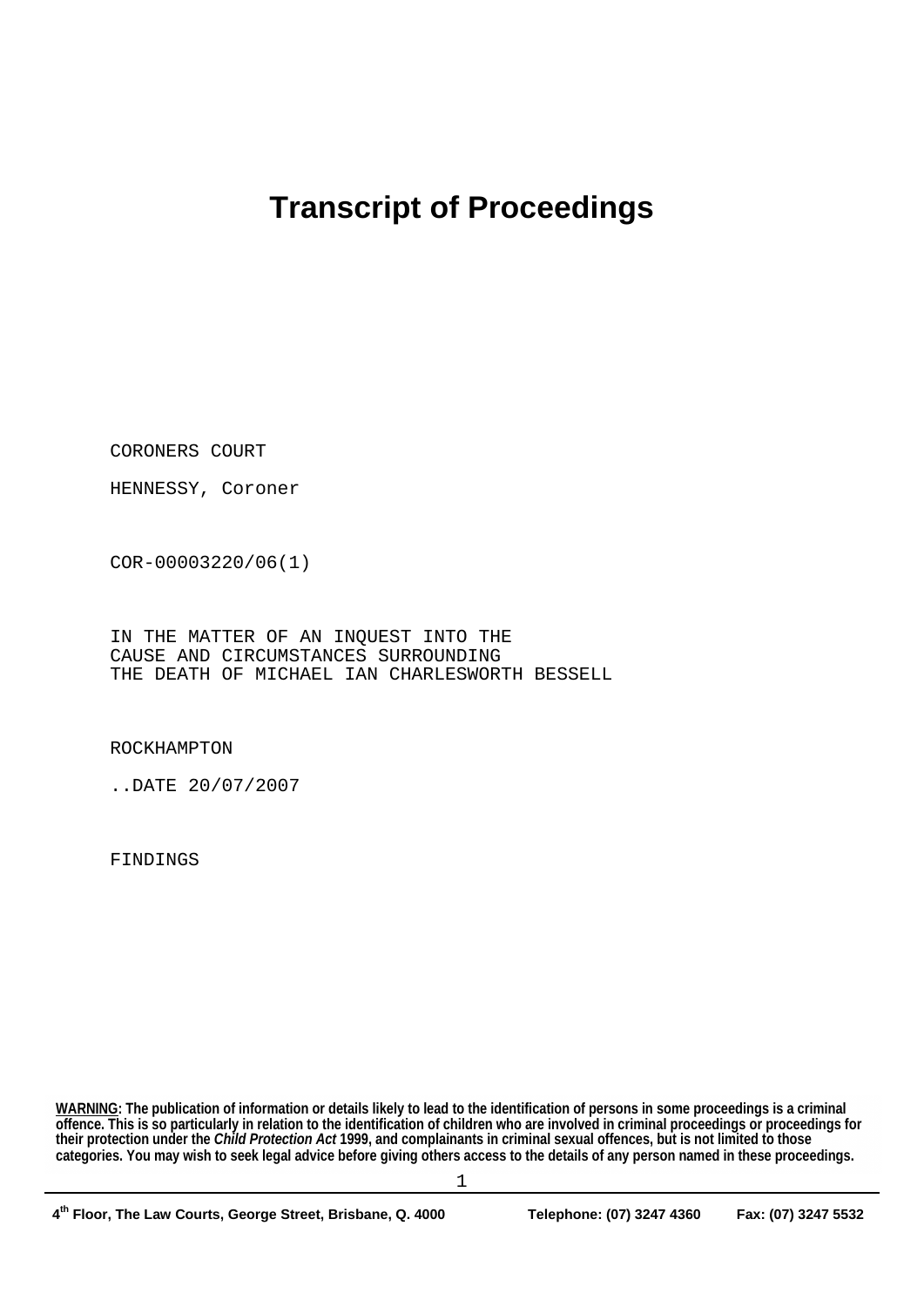20072007 D.1 T2/AS(CNS) M/T ROCK (Hennessy, Coroner) CORONER: Okay. Well, there are a number of formal findings that I am required to make under the Coroner's Act and then I will proceed to make these recommendations and we can speak further.

So I formally find that the deceased person was Michael Ian Charlesworth Bessell, who was born on the 28th of March 1987. I find that he died on the 24th of November 2006, following a two-vehicle accident on the Burnett Highway near Mount Morgan in which his motorcycle appeared to travel to the incorrect side of the road where it came into collision with a bread truck. The cause of the accident is speculative, but it was perhaps due to excessive speed or inexperience of the deceased driving the motorcycle or perhaps both, but it could easily have been explainable by another cause which was not evident to the investigating police.

**40** I am satisfied that there is not sufficient evidence to charge any person with any offence as a result of the incident and I find that Mr Bessell died from multiple injuries which he sustained in the motor vehicle accident.

**50**

-----

**10**

**20**

**30**

**1**